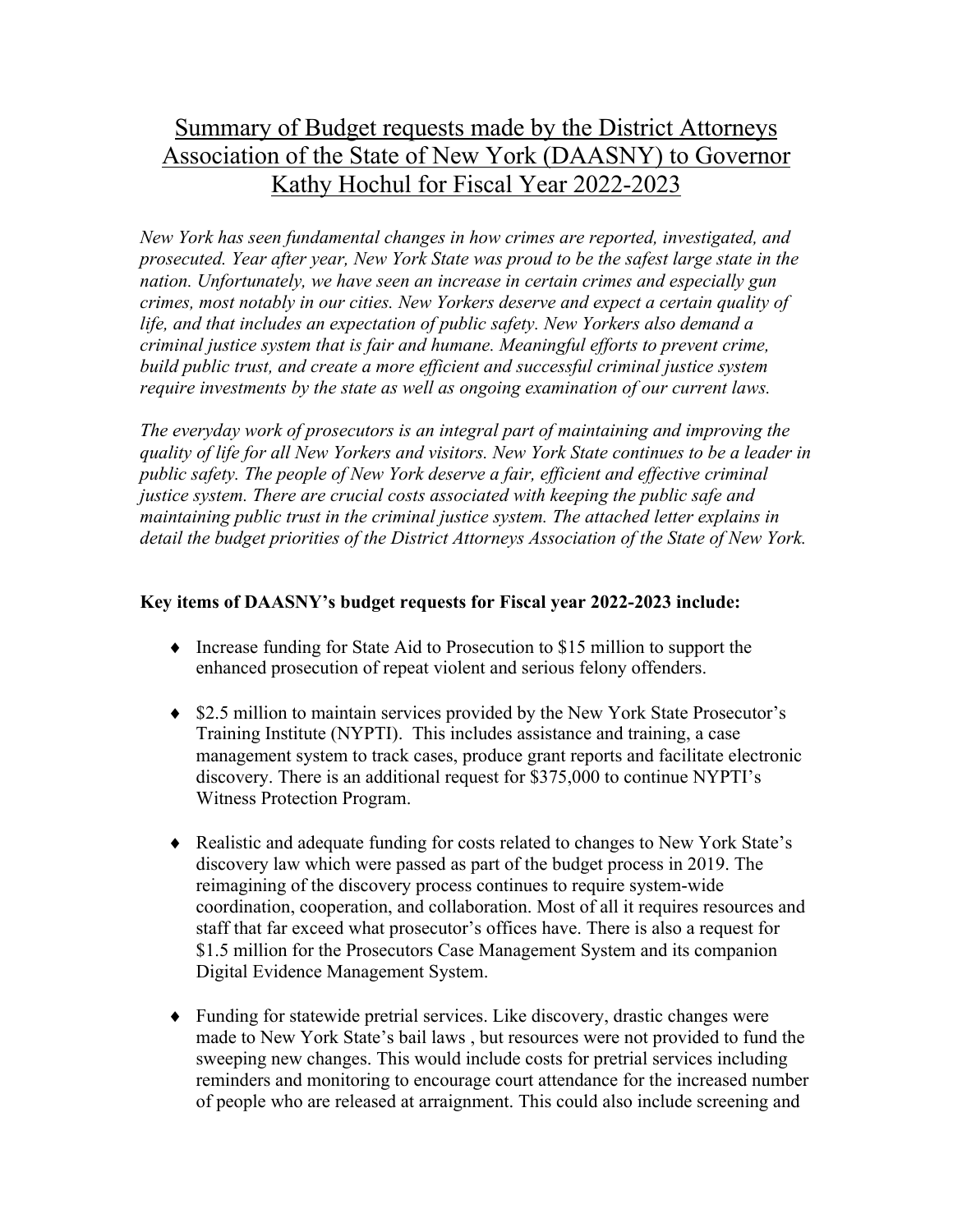referrals for services such as mental health and substance abuse treatment, housing assistance, vocational training and child care.

- $\bullet$  Funding in initial amount of \$2.5 million for a pilot program to set up regional Crime Gun Intelligence Centers where detectives and prosecutors can investigate and link gun crimes, identify individuals involved in shootings and pinpoint were illegal guns originate.
- $\bullet$  Grants to counties in the amount of \$16 million as part of Gun Involved Violence Elimination (GIVE) to assist in the reduction of firearm related homicides and shootings.
- Appropriation of Crimes Against Revenue (CARP) funds in the amount of  $$15$ million to recover funds from those who deliberately fail to pay taxes or commit Medicaid, welfare, unemployment and worker's compensation fraud.
- \$4 million for the Motor Vehicle Theft and Insurance Fraud Prevention Program to pay for enhanced enforcement, sting operations and specialized training for prosecutors, police officers and investigators.
- $\bullet$  Reinstitution of \$1.5 million to Recruit and Retain Prosecutors to meet the contemporary needs of public service attorneys.

*Please see the following letter for a more thorough description of DAASNY's requests.*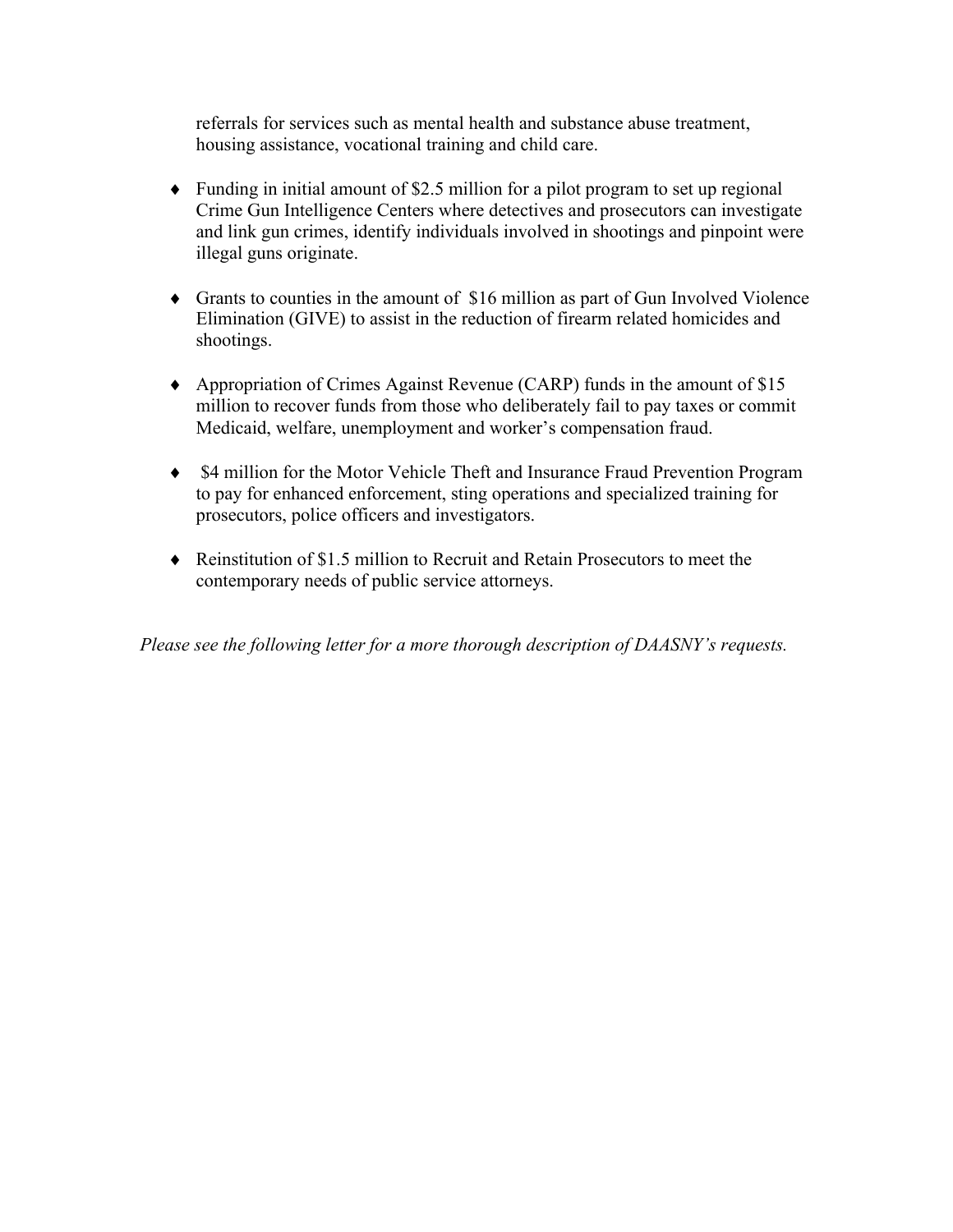# PRESIDENT **J. ANTHONY JORDAN** WASHINGTON COUNTY

December 3, 2021

**BOARD OF DIRECTORS**

**P. DAVID SOARES\*** ALBANY COUNTY

**DARCEL CLARK** BRONX COUNTY

**JON E. BUDELMANN** CAYUGA COUNTY

**WEEDEN A. WETMORE** CHEMUNG COUNTY

> **ANDREW J. WYLIE** CLINTON COUNTY

**PATRICK A. PERFETTI CORTLAND COUNT** 

**KRISTY L. SPRAGUE** ESSEX COUNTY

**JEFFREY S. CARPENTER HERKIMER COUNTY** 

> **KRISTYNA S. MILLS IEFFERSON COUNTY**

> > **ERIC GONZALEZ** KINGS COUNTY

**LEANNE K. MOSER** LEWIS COUNTY

**WILLIAM GABOR** MADISON COUNTY

**SANDRA DOORLEY\*** MONROE COUNTY

**CYRUS R. VANCE, JR.\*** NEW YORK COUNTY

**SCOTT D. MCNAMARA \*** ONEIDA COUNTY

> **WILLIAM J. FITZPATRICK\*** ONONDAGA COUNTY

> > **JAMES B. RITTS** ONTARIO COUNTY

**DAVID M. HOOVLER\*** ORANGE COUNTY

**GREGORY S. OAKES** OSWEGO COUNTY

> **MELINDA KATZ** QUEENS COUNTY

**KAREN HEGGEN SARATOGA COUNTY** 

**ROBERT M. CARNEY\*** SCHENECTADY COUNT

> **JOSEPH G. FAZZARY** SCHUYLER COUNTY

**TIMOTHY D SINI** SUFFOLK COUNT

**BRIDGET G. BRENNAN** SPECIAL NARCOTICS

> **DONALD O'GEEN** WYOMING COUNTY

**\* PAST PRESIDENT OF DAASNY**

Honorable Kathleen Hochul Governor Executive Chamber Albany, NY 11224

ADA, ORANGE COUNTY **TREASURER DANIEL BRESNAHAN** ADA, NASSAU COUNTY

**SECRETARY EDWARD D. SASLAW**

**1st VICE PRESIDENT JOHN FLYNN** ERIE COUNTY **2nd VICE PRESIDENT MICHAEL MCMAHON** RICHMOND COUNTY **3rd VICE PRESIDENT MARY PAT DONNELLY** RENSSELEAER COUNTY

**EXECUTIVE DIRECTOR MORGAN BITTON**

Dear Governor Hochul:

When your term as Governor began, you got to work immediately, assembling a new administration, and tackling many problems facing our state. You were quickly thrust into a state struggling from the collateral effects of the pandemic. On day one, you began to address the health and economic impacts facing our state related to COVID-19, including unemployment, homelessness, drug addiction, mental health, and many other societal issues that our state is grappling with. Our criminal justice system is also continually being examined at many levels and from varied perspectives. New York State's prosecutors want to work with you and your staff to find strategies and solutions to make New York safe while maintaining the public's trust in the criminal justice system.

The District Attorneys Association of the State of New York (DAASNY) represents the elected and appointed prosecutors of the 62 New York State District Attorney's Offices, the New York State Attorney General's Office, the Justice Center for the Protection of People with Special Needs, and the Office of the New York City Special Narcotics Prosecutor.

As you quickly began navigating your new role, you immediately embraced collaboration and teamwork. I commend you for reaching out to so many stakeholders across the state to make government work for all New Yorkers. We all know there is much more to be done.

In recent years, we have seen fundamental changes in how crimes are reported, investigated and prosecuted. Year after year, New York State was proud to be the safest large state in the nation. Unfortunately, we have seen an increase in certain crimes, especially gun crimes, most notably in our cities. A rise in shootings and murders instills fear in those who live and work in both urban and suburban areas. Public safety is not necessarily limited to reported facts and data. The ecosystem of public safety is also a perception. Rising crime, disorder, homelessness, and even graffiti contribute to a perception of fear. New Yorkers deserve and expect a certain quality of life, and that includes an expectation of public safety. New Yorkers also demand a criminal justice system that is fair and humane. Meaningful efforts to prevent crime, build public trust, and create a more efficient and successful criminal justice system require investments by the state as well as ongoing examination of our current laws.

As you continue to lead our state and manage multiple crises, while also creating a safe and more just system for all New Yorkers, DAASNY wants to be part of the planning and conversation and offer the collective perspective of our state's prosecutors. Your

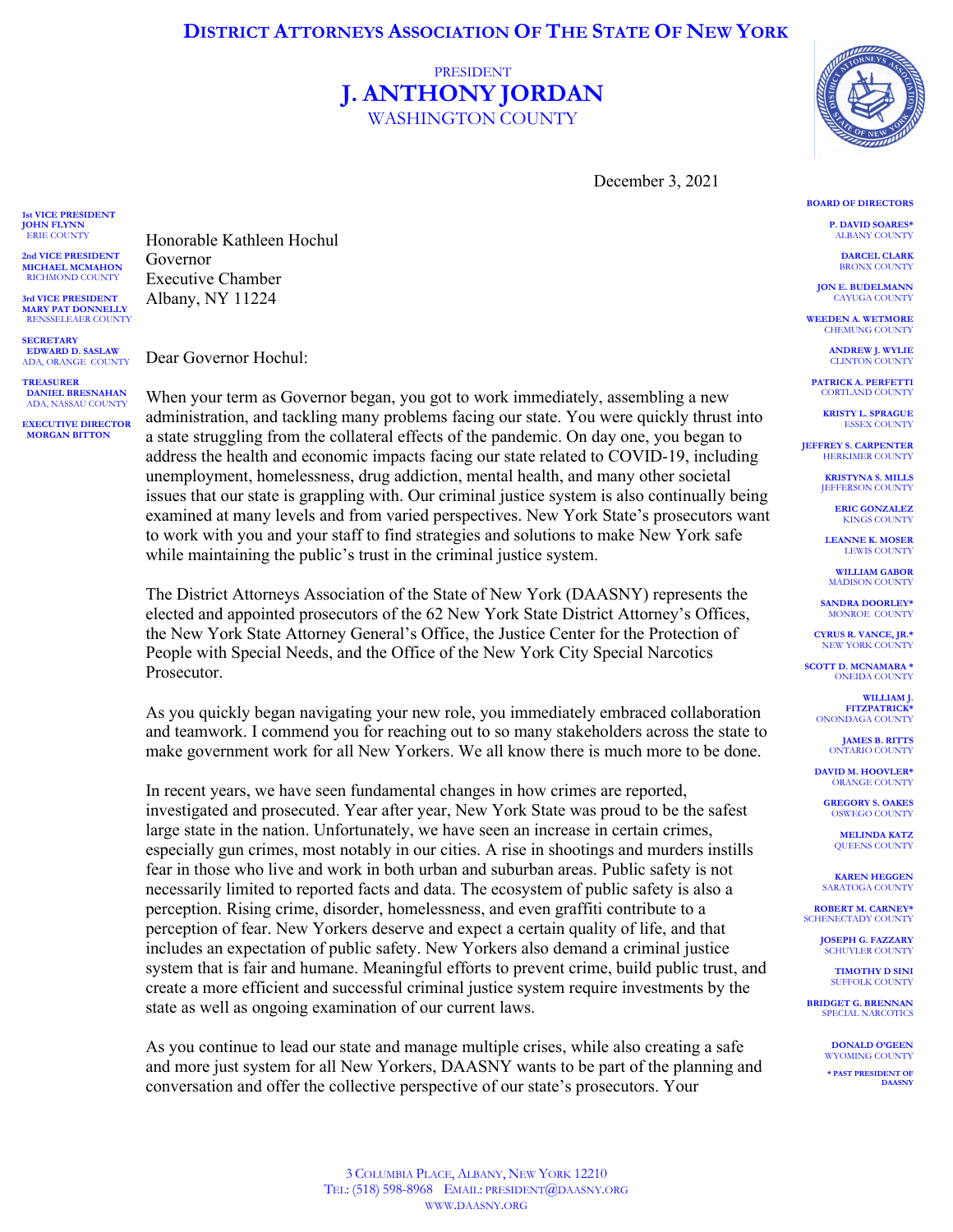commitment to collaboration and teamwork with diverse stakeholders will be key to balancing peace and order while making sure those accused of crimes are treated fairly and those in need of services are able to get access to the help they need. Our residents, businesses and visitors are looking forward to better days ahead.

As you make important decisions regarding New York State's budget, I urge you to prioritize programs and initiatives that help stop violence and maintain public safety in addition to investing in programs that prevent crime and help those in need of assistance including drug and alcohol treatment and mental health services. I would like to suggest the following priorities for the FY 2022-2023 Executive Budget. These are crucial costs that help keep New York State's businesses, residents, and visitors safe, while also safeguarding the rights of those accused of crimes and treating victims and witnesses with the care they deserve.

#### **State Aid to Prosecution**

This essential aid is one of the most important components of the funding of District Attorney's offices, and provides money to support the enhanced prosecution of repeat, violent, and serious felony offenders in all 62 counties. However, the funding for the grant has been reduced significantly over the past decade. The reductions in Aid to Prosecution have come at a time when the responsibilities of prosecutors continue to increase dramatically. Prosecutors are increasingly expanding the duties of their staff, utilizing new technologies, adapting to new crime trends, and complying with new laws.

Funding for Aid to Prosecution must be restored to a more reasonable level. We strongly urge that funding for Fiscal Year 2022-2023 be increased to \$15 million.

#### **New York Prosecutors Training Institute (NYPTI)**

NYPTI provides critical training and resources for New York's prosecutors on the ever-evolving laws, ethics, and policies of our criminal justice system. For over 25 years, with a small but dedicated staff, NYPTI has served and continues to serve justice by launching new technology and Continuing Legal Education (CLE) programs that reflect the latest updates on New York laws, diversity, ethics, and other issues prosecutors need to know.

During the past 18 months, NYPTI has rapidly adjusted and expanded its programs to continue serving New York's prosecutors with the training and resources needed to carry out their responsibilities. In March 2020, when COVID-19 paused our state, NYPTI transformed inperson CLE classroom trainings into an online format and conducted many virtual programs to educate prosecutors on the Executive Orders, laws, and litigation that quickly arose during and directly from the pandemic. Since early 2020, NYPTI has conducted 75 online CLE programs that trained over 9,000 prosecutors from around the state.

Beyond training programs, New York prosecutors regularly contact NYPTI's experienced attorneys for practical advice and assistance on individual cases. NYPTI's array of online resources is available 24/7 and have been accessed more than one million times this year. From its public website, NYPTI provides CrimeTime, an online sentencing calculator relied on by judges, defense attorneys, and prosecutors. NYPTI's public website also includes searchable and continually updated compilations of criminal statutes, caselaw, and appellate decisions.

Critically, NYPTI also provides short-term emergency funds to assist threatened victims and witnesses statewide in mostly domestic violence and gang-related cases, with the basic needs of lodging, food, and, in some cases, moving expenses.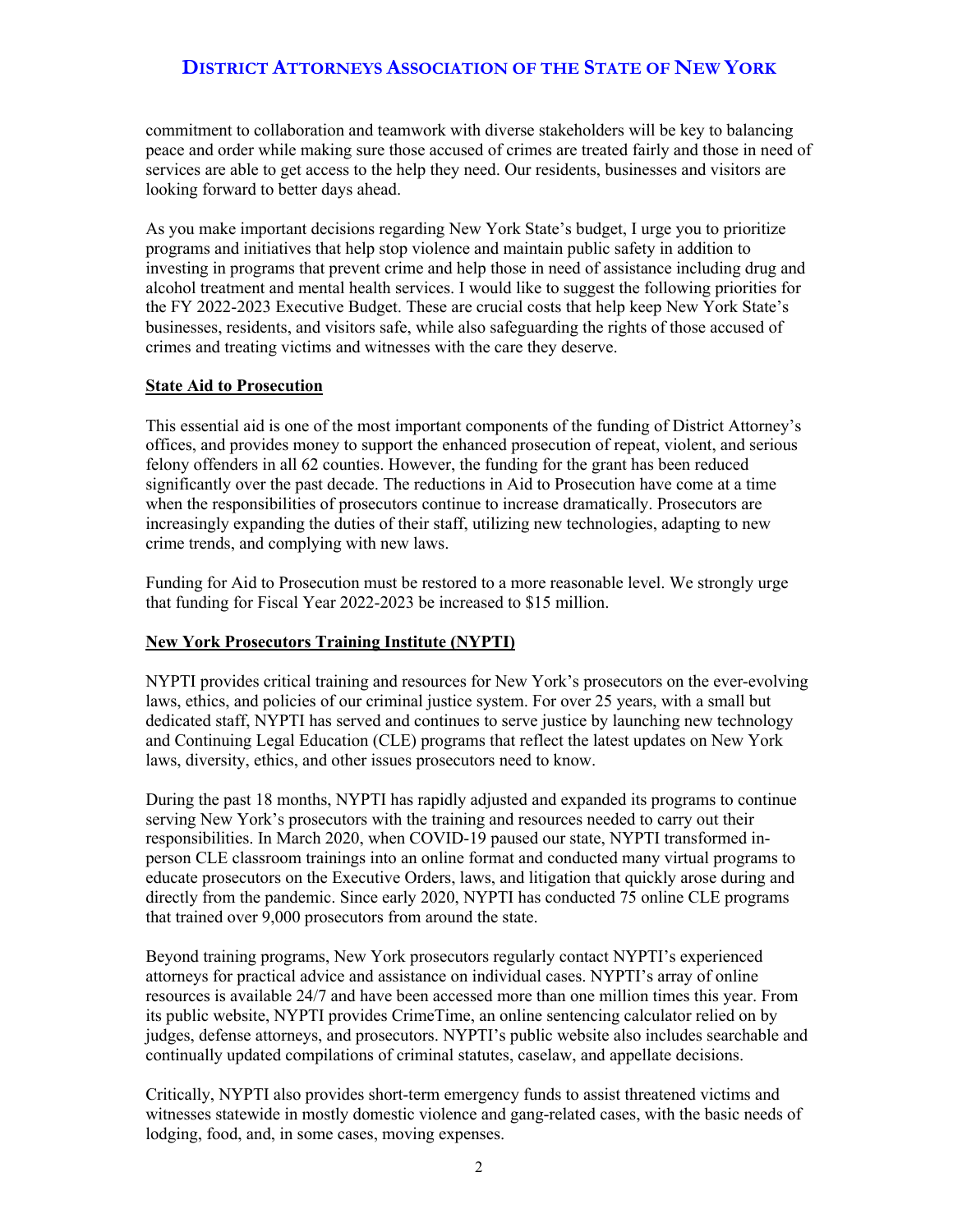55 of New York's 62 counties depend on NYPTI's Prosecutors Case Management System (PCMS) and its companion Digital Evidence Management System (DEMS) to meet the discovery requirements of Criminal Procedure Law Article 245. PCMS/DEMS is a web-based system, that connects prosecutors, the police agencies, and defense attorneys:

- **Prosecutors** manage documents, review body camera/surveillance videos, photos, and most digital evidence.
- **Police Agencies** provide data feeds and case files, and upload multimedia evidence directly to District Attorneys.
- **Defense attorneys** access an easy-to-use, nearly state-wide portal to receive discovery materials from prosecutors.

Beyond discovery, prosecutors and courts rely on PCMS to track information, automatically generate required notices, track discovery, and generate documents. PCMS receives arrest data from police agencies and the courts.

NYPTI has **not** received a funding increase in over a decade, despite significant cost increases and reliance on NYPTI services. To maintain current services, DAASNY requests an appropriation of \$2.5 million for NYPTI and \$375,000 to continue NYPTI's witness protection program. DAASNY also requests continuing NYPTI's \$1.5 million allocation for costs related to cloud processing, storage, and maintenance of PCMS and DEMS.

#### **Discovery**

New York's discovery law was overhauled in 2019, after years of discussion on how to make the system fairer to those accused of committing a crime. As part of last year's budget, minor changes were made to the law, providing some additional time to retrieve, prepare, and exchange discovery. District Attorney's offices spent a lot of time establishing new mechanisms for discovery storage and exchange. Funding continues to be needed for new and updated technology, expanded storage capabilities, and staff training. A reimagining of the discovery process continues to require system-wide coordination, cooperation, and collaboration. Most of all it requires resources that far exceed what prosecutors' offices have.

For 55 of New York's 62 counties, discovery is accomplished in part by utilizing NYPTI's PCMS and DEMS. NYPTI's web-based systems are proven tools for the counties using PCMS/DEMS to deliver timely discovery to the defense. By connecting prosecutors with police agencies, body worn camera systems, courts, crime analysis centers, labs, and defense attorneys, DEMS is an efficient, secure solution for meeting a portion of discovery obligations. Prosecutors manage documents, review body worn camera footage, surveillance videos, photos, and almost any digital evidence and make the files directly accessible to defense attorneys. Funding NYPTI's PCMS/DEMS cloud-based platform, software, staffing, and training addresses part of the technological requirements for discovery compliance and will maintain an efficient and secure exchange of required discovery.

Regardless of the technological solution used by an individual office, the changes to discovery placed a tremendous strain on District Attorney Office staffing needs. In April 2020, as part of the enacted FY2021 budget a "Criminal Justice Discovery Compensation Fund" was created. That fund required the Manhattan District Attorney's Office to transfer \$40 million from statesanctioned deferred prosecution agreements, to be used in counties outside New York City for expenses related to discovery reform implementation, including "digital evidence transmission technology, administrative support, computers, hardware and operating software, data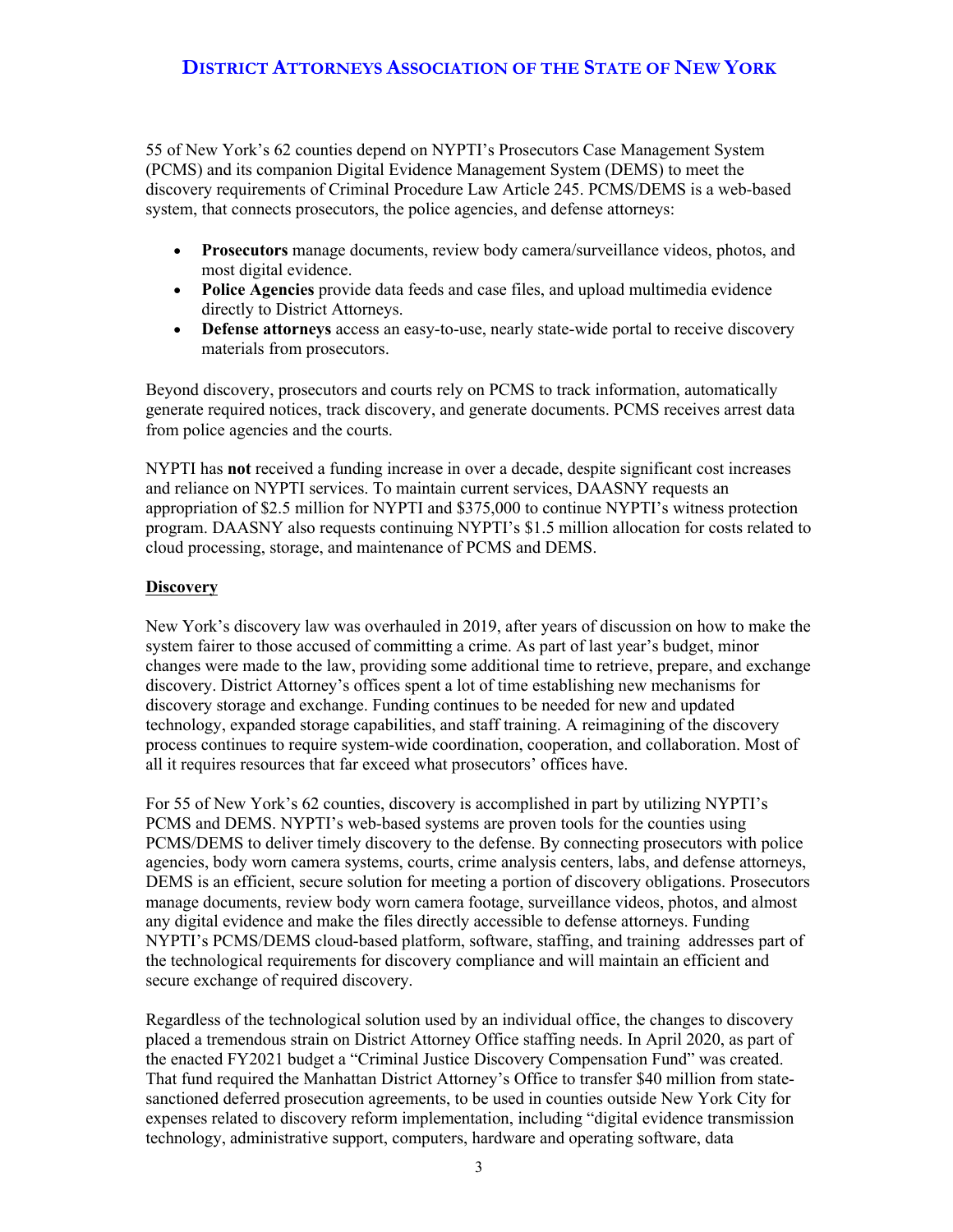connectivity," and other costs, including pretrial services. While that funding is welcome and we certainly appreciate the acknowledgement that additional money is needed for prosecutors to comply with the new discovery requirements, the amount of money falls far short of the funding required for adequate and efficient statewide discovery mechanisms.

Further, that fund is risky and puts the success of discovery reform on a shaky stream of funding from deferred prosecution agreements which are not steady or predictable year after year. For Fiscal Year 2021, the amount dedicated to the fund fell far short of the \$40 million that was originally budgeted. The Manhattan District Attorney's Office was unable to contribute \$40 million to the fund this year. Additionally, the provision of law that allows for deferred prosecution agreements, CPL 95.00, is scheduled to sunset on March 31, 2022.

The success of New York's discovery law will continue to depend on the attention, planning, and resources we devote to discovery exchange at all levels. DAASNY has estimated that costs related to discovery, additional staff, technology, and storage will top \$100 million statewide, and has repeatedly communicated that to your office and to the Legislature.

#### **Bail**

Like discovery, drastic changes were made to New York State's bail laws, but resources were not provided by the state to fund the sweeping new changes. Again, the goals of these new laws are laudable, as they seek to make the system fairer to those accused of crimes. However, we must continue to examine the impact of those laws, both positive and negative, and be open to a dialogue on further improvements. The release of many more individuals at arraignment creates a

need for adequate supervision, court reminders, and access to social services such as housing, job training, and mental health services. In many instances individuals need services that can help make sure they are connected to the resources they need to be successful and not re-offend, but the services are not available.

I urge you to consider the formation of a statewide pretrial services agency like New York City's Criminal Justice Agency (CJA). This agency could provide referrals for services including housing, child-care, vocational training, mental health and substance abuse treatment. It could also provide reminders to those accused of crimes who are released pending the disposition of their criminal cases. This would encourage court attendance for the increased number of people who are released at arraignment.

Further, most, if not all states that have eliminated or reduced the use of cash bail have invested heavily in pretrial services. If more individuals are being released pretrial and are not provided with supervision and meaningful resources, they are being set up for failure, a reality that we have witnessed across the state.

#### **Gun Violence**

Our communities are experiencing gun violence at horrific rates, especially in our cities. Recent reports show that communities all across America are also experiencing a staggering increase in shootings. The violence stemming from illegal guns is occurring at a frequency that is bringing our criminal justice system to the breaking point. Innocent bystanders, youth, and children are among the intended targets and unintended victims. New York State must reflect on, and reckon with, its response to illegal gun violence.

I encourage you to make investments of both time and energy to explore the creation of regional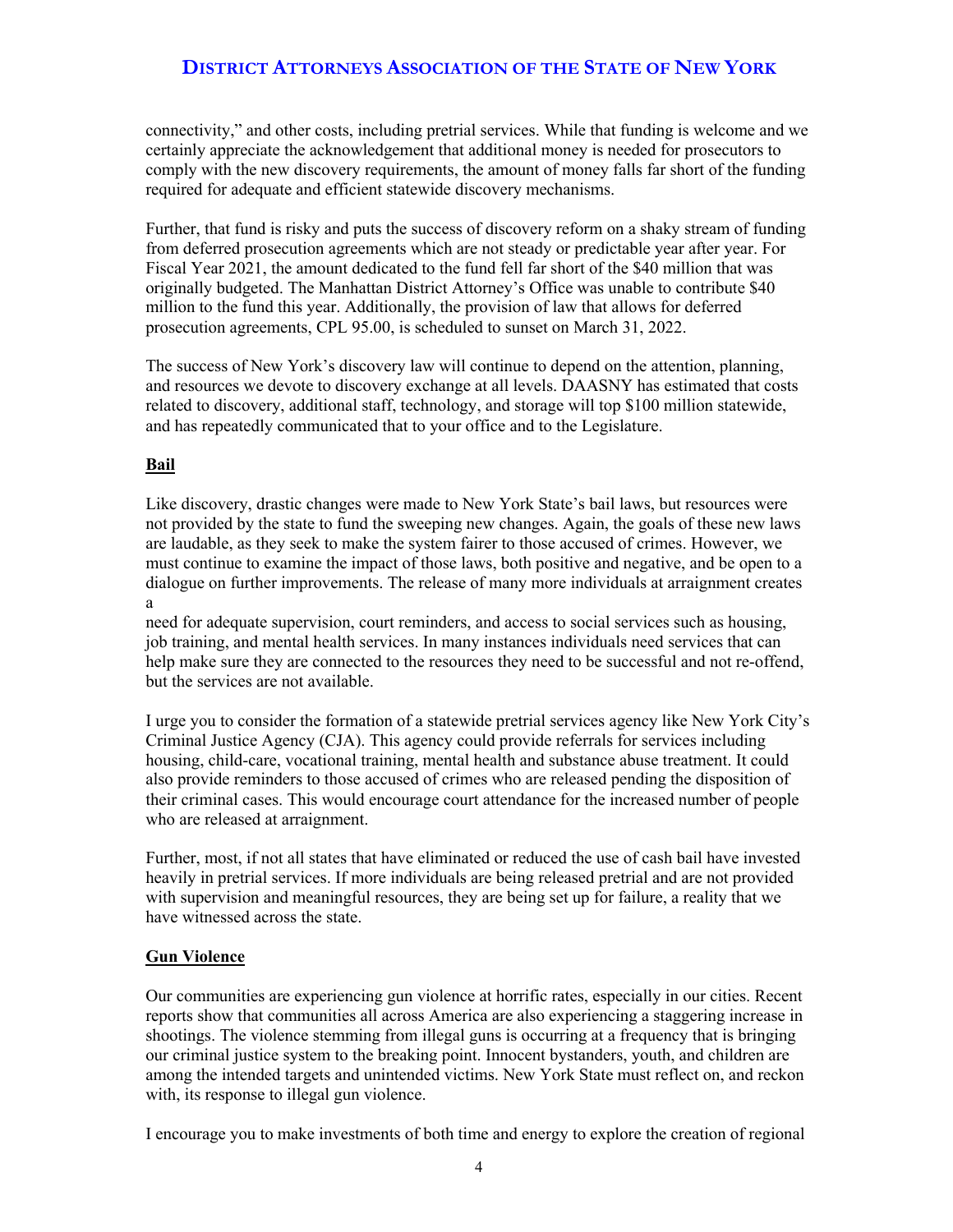Crime Gun Intelligence Centers (CGIC). The Federal Bureau of Alcohol, Tobacco, Firearms, and Explosives (ATF) has developed the most comprehensive and effective CGIC in the nation, which is already being used by the New York City Police Department. The process uses the National Integrated Ballistics Information Network (NIBIN) where detectives and prosecutors can link crimes, identify groups involved in shootings, and pinpoint where illegal guns are coming from. Through a three-step process, shell casings are recovered from a crime scene or a seized weapon and analyzed quickly, providing investigators with actionable intelligence. The subsequent report reflects the date when the weapon was purchased, where it was purchased, and by whom; providing meaningful leads assisting law enforcement in reducing gun violence.

New York State should establish a CGIC in every region of the State through DCJS. Linking data cross the state would allow communities to understand the size and scale of the marketplace for illegal guns, and enable law enforcement to pursue cases against irresponsible gun dealers and straw purchasers.

DAASNY recommends an initial amount of \$2.5 million for a pilot program to set up regional CGICs in regions in the state. That money would go towards the purchase of instruments that trace shell casings, such as BrassTRAX machines, costing approximately \$250,000 each; and MATCHPOINT machines, costing approximately \$50,000 each. Qualified staff would also need to be hired and trained in the use of those systems.

#### **Gun-Involved Violence Elimination (GIVE)**

The Gun-Involved Violence Elimination (GIVE) program is an evidence-based initiative that utilizes a coordinated, multi-agency approach to target and prevent violent gun crimes in 20 police departments in the 17 counties that collectively report 85% of violent crime outside of New York City. The GIVE strategy focuses on preventive and enforcement efforts directed at top offenders as well as hot spots involving shootings and homicides. The program aligns existing resources and engages stakeholders in communities to coordinate support for violence reduction efforts.

This program has been very successful in both reducing gun violence and in enhancing guninvolved crime reduction strategies. The program integrates hot spots policing, focused deterrence, street outreach, crime prevention through environmental design, procedural justice, and problem-oriented policing.

Despite the program's success and New York's leadership in gun safety, this program has, unfortunately, seen repeated cuts in funding over the past decade. From a high of \$15.6 million in 2010-2011, GIVE received \$14.39 million in last year's budget. This shortfall will continue to impact the success of GIVE.

With rising gun violence in cities all over New York, DAASNY recommends an appropriation of \$16 million for GIVE for FY 2022-2023.

#### **Crimes Against Revenue**

The Crimes Against Revenue Program (CARP) was initiated in 2004 to hold accountable those who deliberately fail to pay state tax obligations or who commit Medicaid, welfare, labor law, workers compensation, and unemployment fraud. This program assists prosecutors in investigating and prosecuting those who cheat the system.

The best part about CARP is that it is self-sustaining; it generates revenue back to the state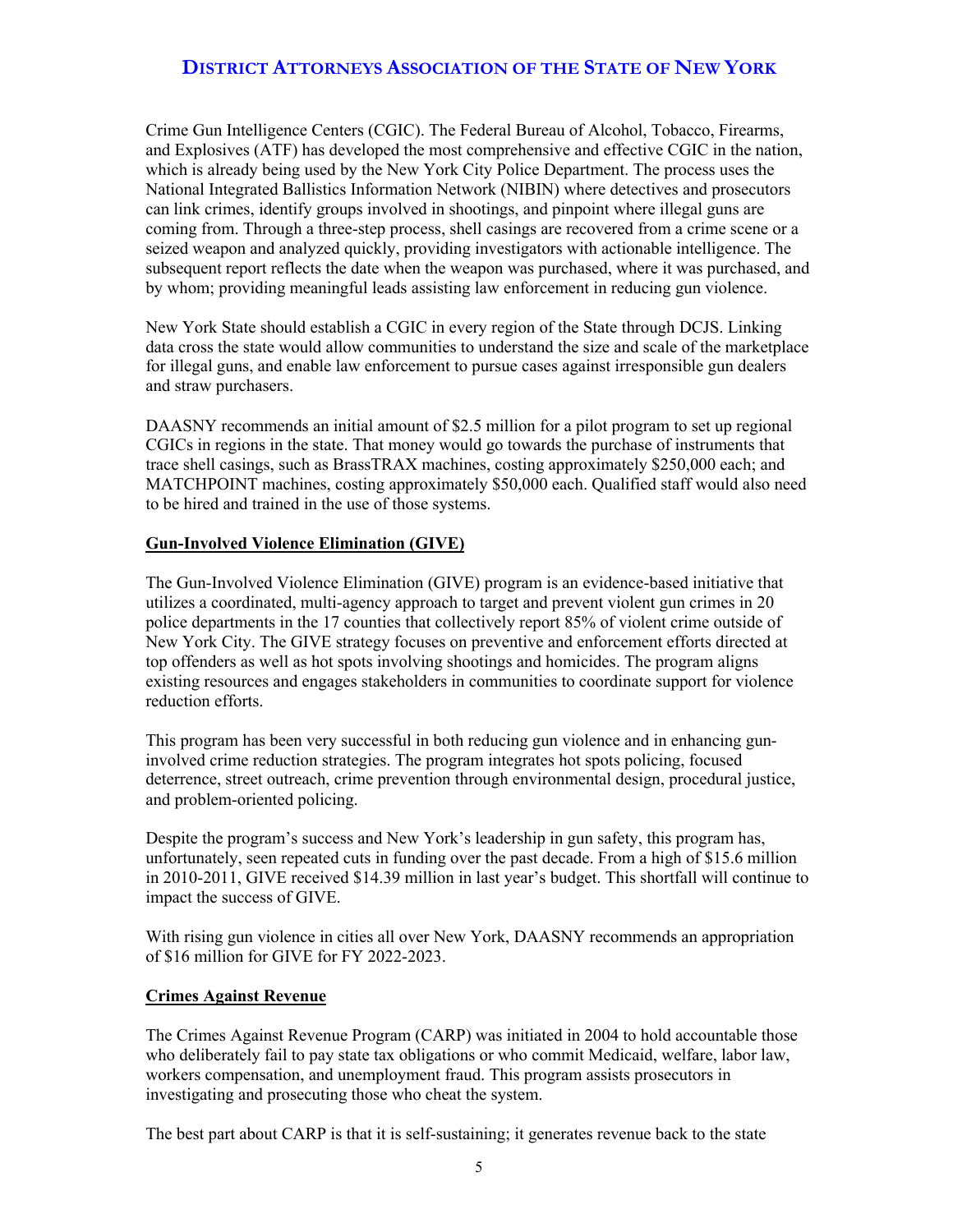through fines and restitution. In the first five years of the program's operation, approximately \$26.7 million was invested by the state in the program, resulting in the recovery of \$84.2 million in revenue.

The CARP program has been increasing and expanding every year, but funding has been decreasing. Last year's budget, Fiscal Year 2021-2022, provided for \$13.5 million for CARP. The cost of investigating CARP matters continues to increase. Based on the recommendation of the Division of Criminal Justice Services (DCJS) and the New York State Department of Taxation and Finance, the CARP program was expanded to allow all counties to participate in the program. The number of District Attorney's offices taking part in CARP has expanded from 13 to 22.

We propose the appropriation of CARP funds be set at \$15 million in Fiscal Year 2022-2023.

#### **Prosecutor Recruitment and Retention**

District Attorney's offices all over the state are increasingly challenged with recruiting and retaining qualified and diverse staff. Well-trained, experienced prosecutors are desperately needed, but attorneys burdened by student loans and the rising costs of living expenses are forced to leave the public sector for higher-paying jobs in the private sector, or even in public defenders' offices.

In 2008, \$1.5 million was provided in the Executive Budget for district attorneys outside of New York City to recruit and retain prosecutors. This program enabled district attorneys to retain prosecutors with trial skills, legal experience, and familiarity with their communities.

The appropriation of this program has been completely defunded. DAASNY strongly recommends reinstituting the program at the previous funding level of \$1.5 million to help towards recruitment and retention.

#### **Crime Laboratories**

Crime laboratories utilize modern technology and expertise to help police and prosecutors solve crime. Analysts working in the labs provide invaluable data, analysis of information, and access to modern technological resources.

New York State's discovery law requires prosecutors to turn over all discovery in their possession no later than 20 days after a defendant's arraignment if the defendant is held in custody, and no later than 35 days if the defendant is not in custody. That includes any forensic or lab reports, including scientific tests, reports, electronic raw data, and bench notes, as soon as they are completed. The law also restricts prosecutors from stating that they are ready for trial until the materials are provided to defense counsel. While changes to the law now allow for extensions in certain situations, the prosecution still risks preclusion of those materials by the court if they are not turned over timely.

The law also requires the exchange of data provided by crime labs in all cases, not just cases that are going to trial. That information must be completed and exchanged for all cases where a plea is taken. In addition, lab protocols, audit reports, and "pre-decisional" findings must be turned over in all cases. Laboratory nonconformities and proficiency examination summaries for each testifying analyst must also be turned over, and are particularly time-consuming to organize.